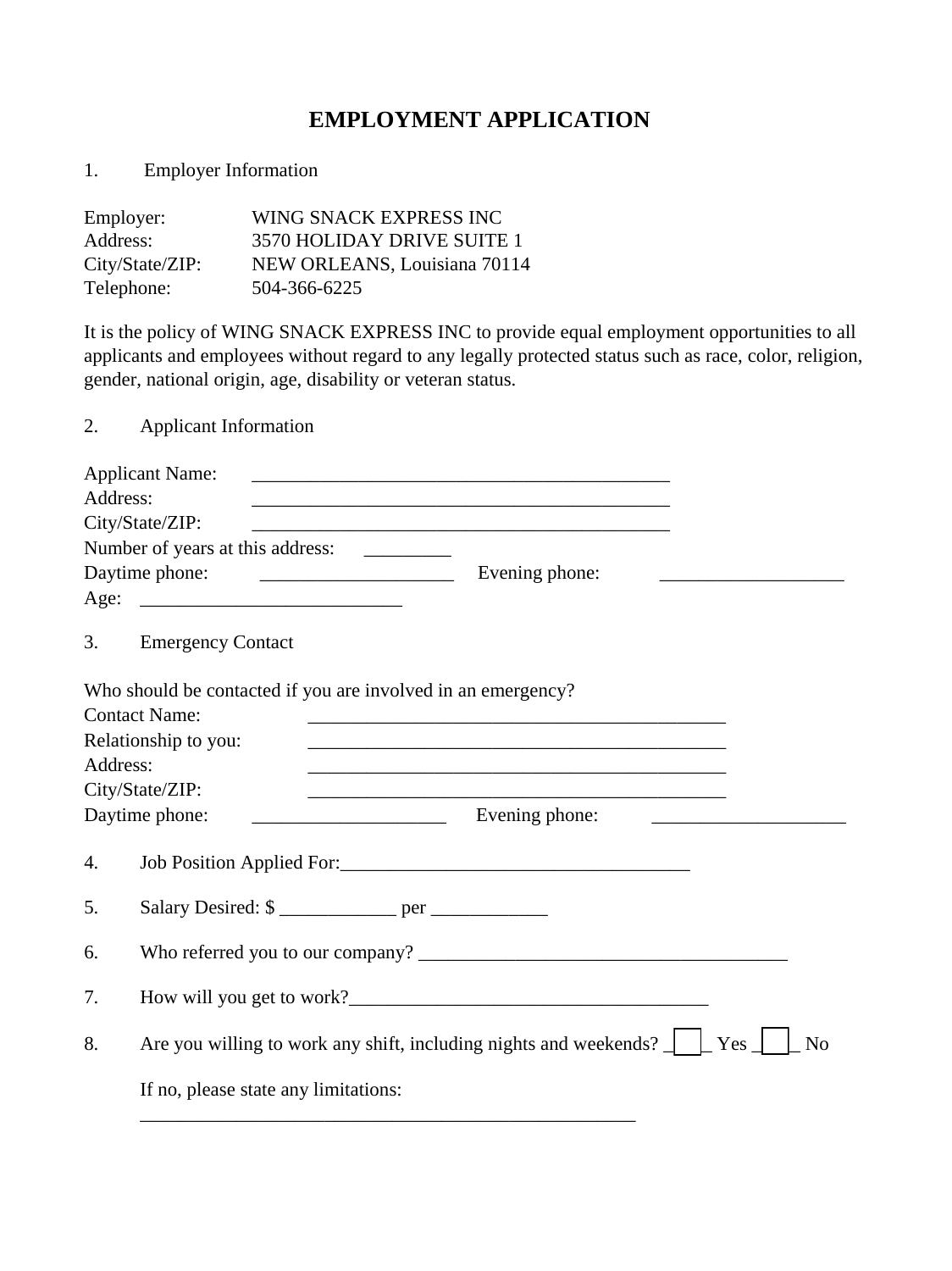| 9.       | If applicable, are you available to work overtime? $\Box$ $\Box$ Yes $\Box$<br>N <sub>o</sub>                                                                                                                                 |
|----------|-------------------------------------------------------------------------------------------------------------------------------------------------------------------------------------------------------------------------------|
| 10.      | If you are offered employment, when would you be available to begin work?                                                                                                                                                     |
| 11.      | Are you able to perform the essential functions of the job position with or without<br>reasonable accommodation?<br>Yes<br>N <sub>o</sub><br>What reasonable accommodation, if any, would you require?                        |
| 12.      | Have you ever been convicted of any crime, including traffic violations?<br>N <sub>o</sub><br>Yes                                                                                                                             |
|          |                                                                                                                                                                                                                               |
|          | THE EXISTENCE OF A CRIMINAL RECORD DOES NOT CONSTITUTE AN AUTOMATIC<br>BAR TO EMPLOYMENT UNLESS RELEVANT TO THE TYPE OF EMPLOYMENT.<br>13. Applicant Employment History<br>List your current or most recent employment first. |
| Address: | <b>Employer Name:</b><br><b>Supervisor Name:</b><br>City/State/ZIP:<br><b>Job Duties:</b><br>Reason for Leaving:<br>Dates of Employment (Month/Year):                                                                         |
| Address: | <b>Employer Name:</b><br><b>Supervisor Name:</b><br>City/State/ZIP:<br><b>Job Duties:</b>                                                                                                                                     |

Reason for Leaving: \_\_\_\_\_\_\_\_\_\_\_\_\_\_\_\_\_\_\_\_\_\_\_\_\_\_\_\_\_\_\_\_\_\_\_\_\_\_\_\_\_\_\_ Dates of Employment (Month/Year):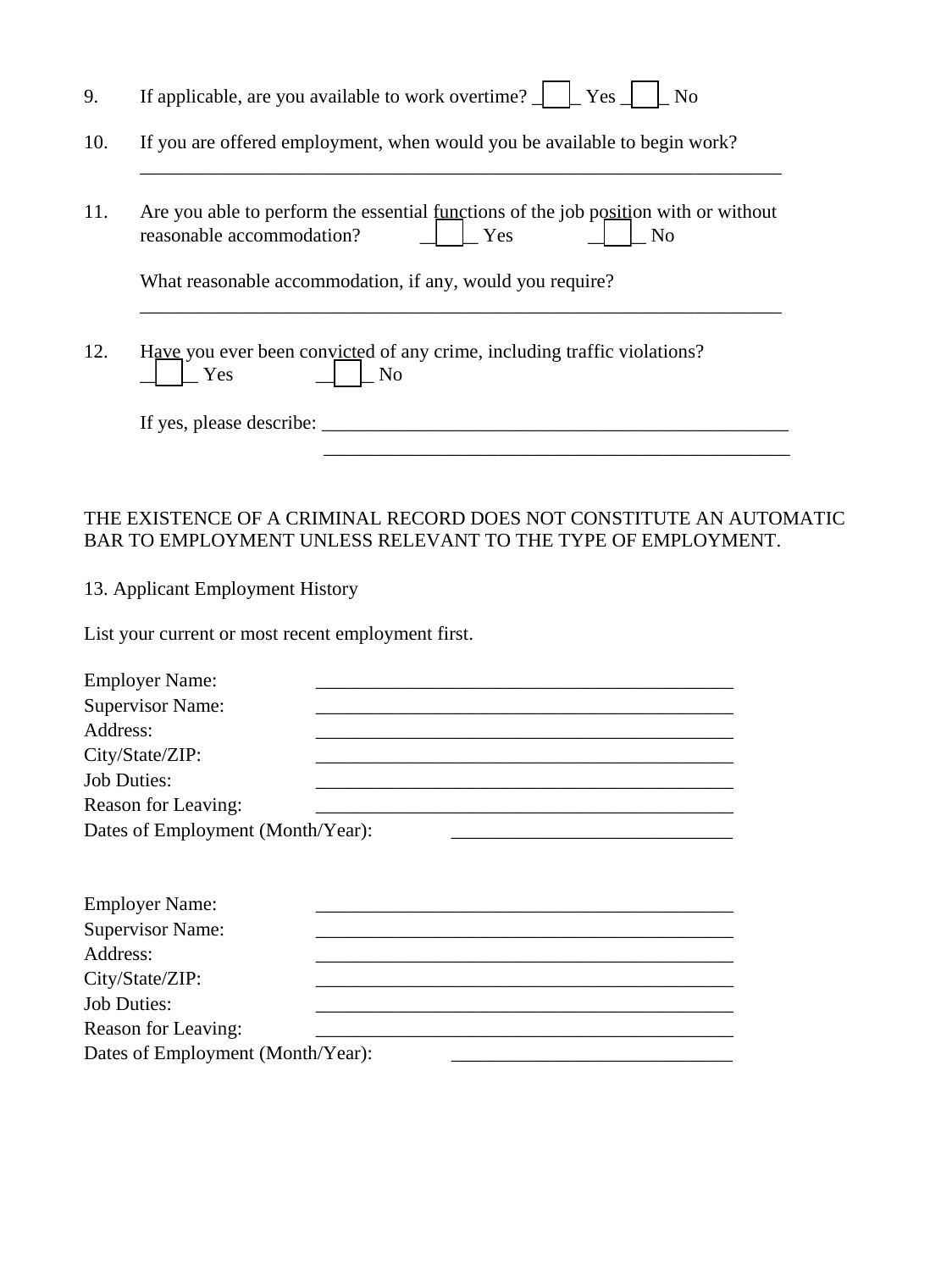| <b>Employer Name:</b>             |  |  |
|-----------------------------------|--|--|
| <b>Supervisor Name:</b>           |  |  |
| Address:                          |  |  |
| City/State/ZIP:                   |  |  |
| <b>Job Duties:</b>                |  |  |
| Reason for Leaving:               |  |  |
| Dates of Employment (Month/Year): |  |  |

14. Please provide any other information that you believe should be considered:

**\_\_\_\_\_\_\_\_\_\_\_\_\_\_\_\_\_\_\_\_\_\_\_\_\_\_\_\_\_\_\_\_\_\_\_\_\_\_\_\_\_\_\_\_\_\_\_\_\_\_\_\_\_\_\_\_\_\_\_\_\_\_\_\_\_\_\_ \_\_\_\_\_\_\_\_\_\_\_\_\_\_\_\_\_\_\_\_\_\_\_\_\_\_\_\_\_\_\_\_\_\_\_\_\_\_\_\_\_\_\_\_\_\_\_\_\_\_\_\_\_\_\_\_\_\_\_\_\_\_\_\_\_\_\_** 

15. Please specify which location you are applying to:



New Orleans Location **Leaper** Kenner Location